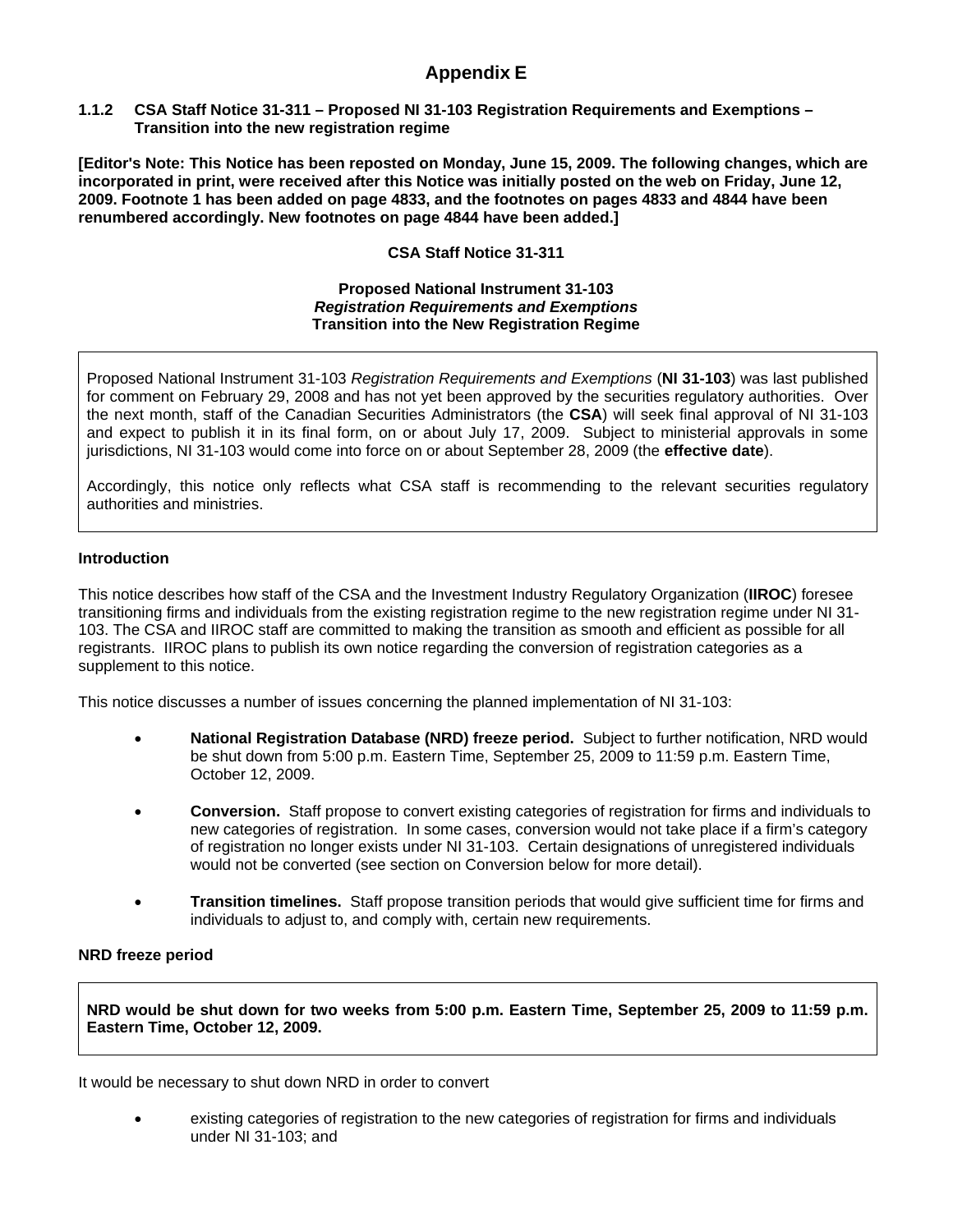• existing forms to the proposed revised forms under proposed revised National Instrument 33-109 *Registration Information* (**NI 33-109**).

## **Would firms have access to NRD during the freeze period?**

Authorized firm representatives (**AFRs**) would be unable to create new submissions via NRD. Firms would have read-only access to NRD during the freeze period.

### **Would firms be required to make submissions during the freeze period?**

Firms would be required to submit the following material information during the freeze period:

- Reinstatements: Using the paper version of the Form 33-109F7 *Reinstatement of Registered Individuals and Permitted Individuals*
- Termination notices for individuals who resign or are dismissed for cause: Using the paper version of the Form 33-109F1 *Notice of Termination of Registered Individuals and Permitted Individuals*
- Notices of changes to civil, criminal and financial information: Using the paper version of the Form 33-109F5 *Change of Registration Information*

These submissions would be made on paper using the forms under NI 33-109 that would also come into effect on September 28, 2009. Firms would have to re-file these notices on NRD after the freeze period is over, for recording purposes, **no later than November 10, 2009.** 

Firms would be required to submit all other notices that should have otherwise been submitted during the freeze period **no later than November 24, 2009**.

Firms may continue to make applications on paper during the freeze period with the understanding that these applications may not be processed and would therefore have to be re-filed on NRD once the freeze period is over. For an application that is approved during the freeze period, it must be re-filed on NRD **no later than November 10, 2009**.

#### **Would firms be charged for making submissions on paper during the freeze period?**

Firms would not be required to pay any fees during the freeze period for filings made on paper that they would normally make through NRD. These fees would be payable when the filing is made on NRD after the freeze period ends.

#### **What would happen to applications (including NRD submissions) submitted to the regulator before NI 31- 103 comes into force?**

CSA staff would use their best efforts to process applications submitted before NI 31-103 comes into force. However, if an application has been submitted but not approved by the effective date, the following would apply:

- NRD submissions would not be processed. The outstanding NRD submissions would be withdrawn from NRD. We anticipate that reports would be generated for these withdrawn submissions and the principal regulator would provide each firm with a list of these submissions.
- Firms and individuals would have to re-apply using the new forms as prescribed under revised NI 33-109.
- Firms and individuals applying for registration would be required to comply with the new requirements under NI 31-103 in order to be registered. For example, a firm would have to file Form 33-109F6 *Firm Registration* (**F6**) and comply with the new capital, insurance and proficiency requirements to obtain approval. **No transition is available.**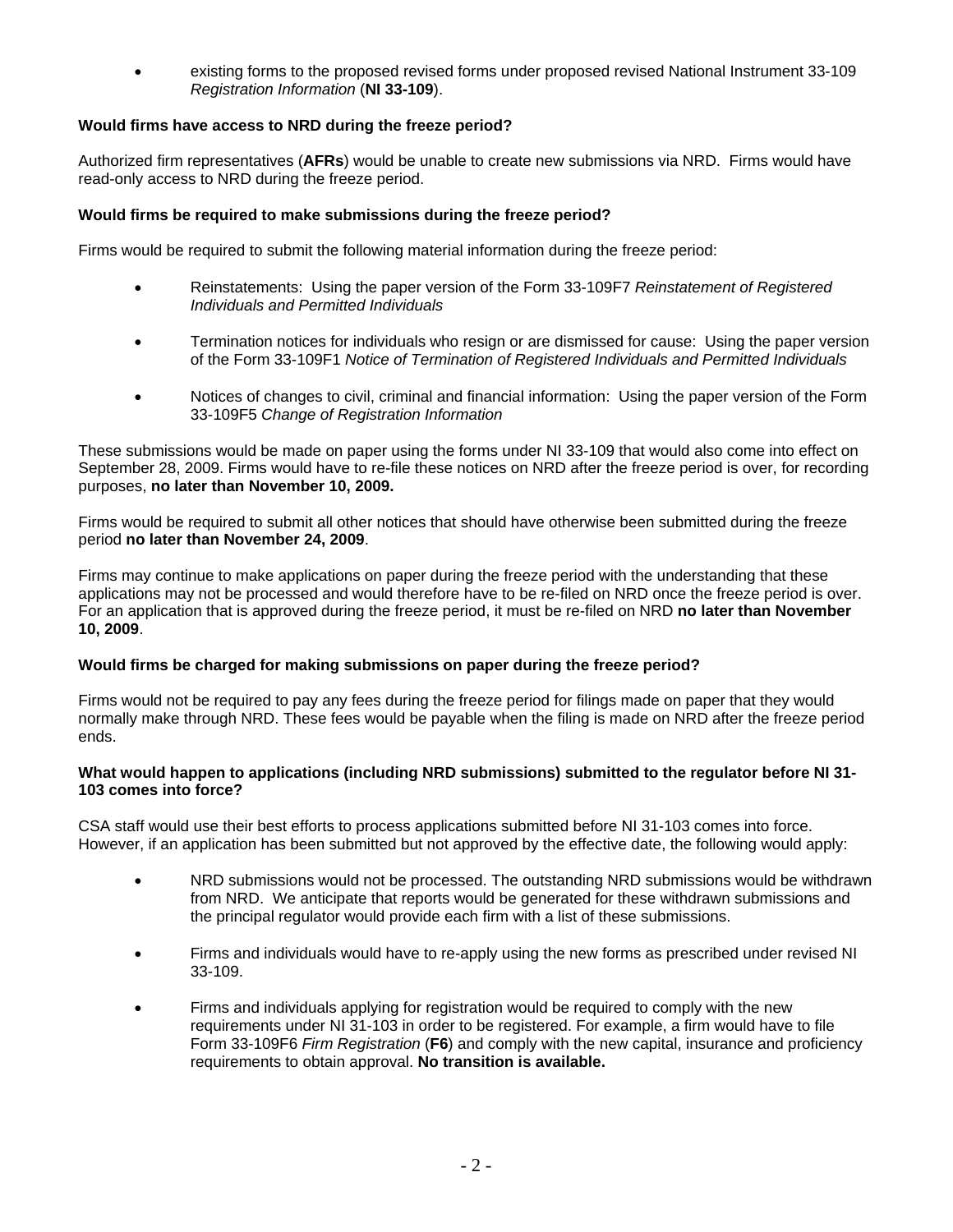# **What would happen to submissions in a firm's work in progress as of the freeze period?**

The applications that are in progress but not yet submitted to the regulator would be deleted by the system. We anticipate that reports would be generated for these deleted submissions and the principal regulator would provide each firm with a list of these submissions.

### **Would firms be charged fees again for submissions re-filed after they are withdrawn during the freeze?**

The fees would be automatically withdrawn from NRD for individual applications and therefore it is recommended that firms use the "related to deficiency" function of NRD to avoid having fees withdrawn a second time. The regulator would, however, refund any duplicate fee withdrawals. There would be no new application fee for a firm registration.

### **How can firms increase the likelihood that applications are processed before NI 31-103 comes into force?**

Applications should be submitted well in advance according to the following schedule:

| <b>Type of application</b>                                                                                                 | <b>Submission date</b>     |
|----------------------------------------------------------------------------------------------------------------------------|----------------------------|
| Firm                                                                                                                       | On or before June 26, 2009 |
| Individual – registration with adviser                                                                                     | On or before July 15, 2009 |
| Individual – registration with an existing firm in any $\vert$ On or before August 14, 2009<br>category other than adviser |                            |

## **What about notices of reinstatement where a notice of termination was filed prior to the freeze period?**

After the freeze period is over, NRD would prevent a reinstatement from being filed if an individual was terminated prior to the freeze period. In this case, a reactivation on Form 33-109F4 *Registration of Individual and Review of Permitted Individuals* must be filed. As fees would be automatically withdrawn for this submission, they would be refunded if the individual was moving from one firm to another within 90 days.

## **Summary of NRD freeze period**

The following table describes how the freeze period would work:

| NRD freeze period<br>September 28, 2009 to October 12, 2009                                                                                                                                                                                                                                                                                                                                                                  | After NRD freeze period ends<br>From October 13, 2009 onwards |                                                                                                                                                                                                                                                                                                                                                                                                                              |
|------------------------------------------------------------------------------------------------------------------------------------------------------------------------------------------------------------------------------------------------------------------------------------------------------------------------------------------------------------------------------------------------------------------------------|---------------------------------------------------------------|------------------------------------------------------------------------------------------------------------------------------------------------------------------------------------------------------------------------------------------------------------------------------------------------------------------------------------------------------------------------------------------------------------------------------|
| NRD would be shut down at 5:00 p.m. eastern time on Friday, September 25, 2009.                                                                                                                                                                                                                                                                                                                                              |                                                               |                                                                                                                                                                                                                                                                                                                                                                                                                              |
| Conversion of existing categories of registration to<br>new categories of registration takes place. All<br>outstanding submissions in a firm's/AFR's work in<br>progress would be deleted and those not yet<br>processed by regulators would be withdrawn from<br>NRD. A firm's/AFR's submissions would be<br>deleted on September 28, 2009 whereas the<br>regulators' submissions would be withdrawn on<br>October 5, 2009. |                                                               | No later than November 10, 2009, firms would<br>need to re-file the material information filed on<br>during the freeze period (i.e.<br>all<br>paper<br>reinstatements, terminations for cause, changes<br>in civil, criminal and financial information).<br>No later than November 24, 2009, firms would<br>have to file all other notices not filed during the<br>freeze period that would otherwise have been<br>required. |
| Firms/AFRs would be unable to create new<br>submissions via NRD.                                                                                                                                                                                                                                                                                                                                                             |                                                               | If an application for registration is filed during the<br>freeze period on paper and not approved during                                                                                                                                                                                                                                                                                                                     |
| Firms/AFRs would have read-only access during<br>the freeze period.                                                                                                                                                                                                                                                                                                                                                          |                                                               | the freeze, firms would have to re-file it on NRD<br>after the freeze period to receive regulatory<br>approval. If an application was approved, it must                                                                                                                                                                                                                                                                      |
| Firms would only be required to continue to file<br>material<br>information<br>(all<br>reinstatements,<br>terminations for cause, changes in civil, criminal                                                                                                                                                                                                                                                                 |                                                               | also be re-filed on NRD no later than November<br>10, 2009.                                                                                                                                                                                                                                                                                                                                                                  |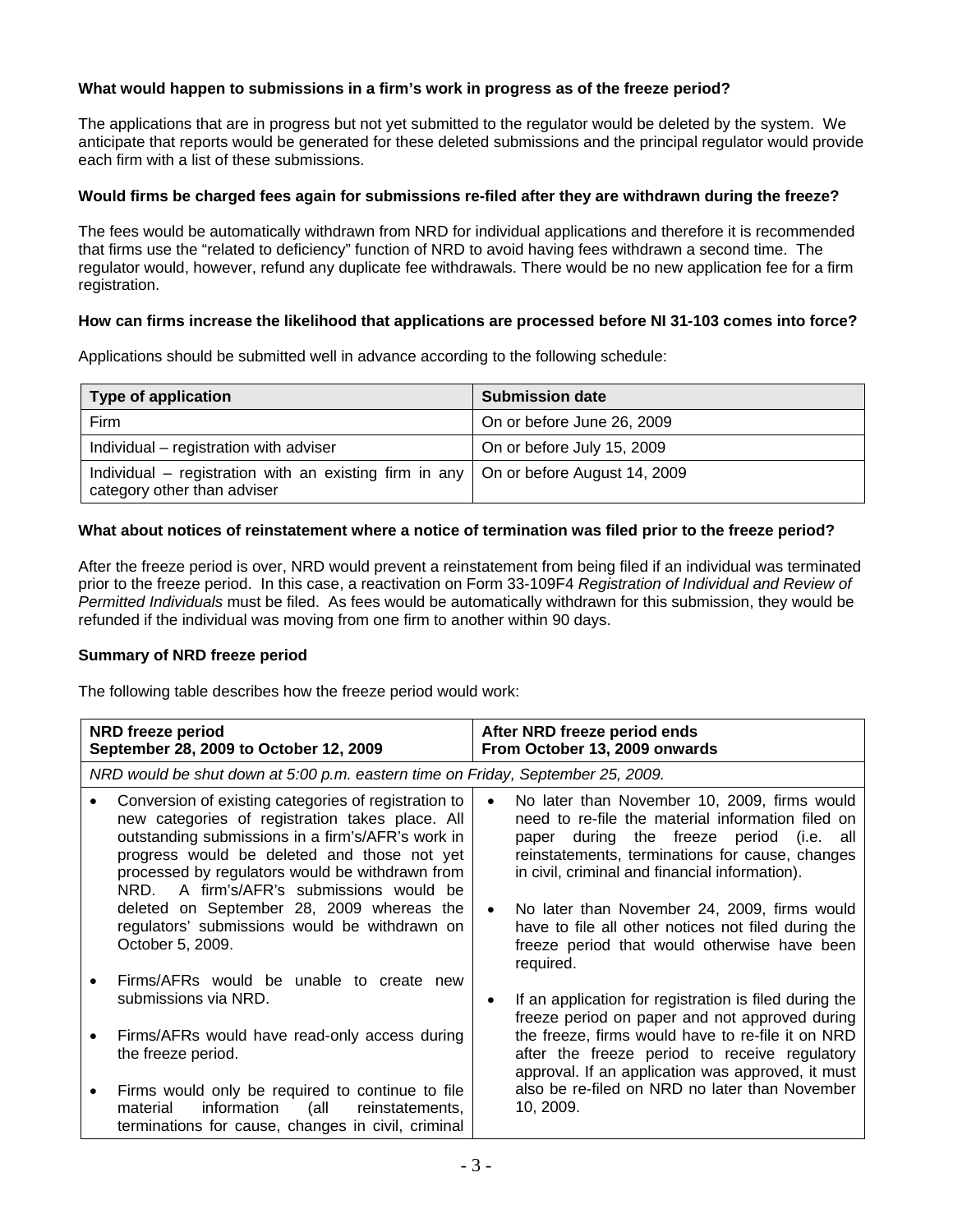| made: | and financial information). The filings would be                     | $\bullet$ | Firms would have to re-file all submissions that<br>were withdrawn from NRD during the freeze                                                                      |
|-------|----------------------------------------------------------------------|-----------|--------------------------------------------------------------------------------------------------------------------------------------------------------------------|
| (i)   | on paper,                                                            |           | period in order to receive regulatory approval.<br>The principal regulator would provide each firm<br>with a list of these submissions.                            |
| (ii)  | using the new forms, and                                             |           |                                                                                                                                                                    |
|       |                                                                      | $\bullet$ | Fees would be withdrawn from a firm's NRD                                                                                                                          |
| (iii) | fees are not required until material<br>information re-filed on NRD. |           | account for individual submissions re-filed and<br>therefore firms should relate any re-filed<br>submissions with those withdrawn to avoid being<br>charged again. |
|       |                                                                      | $\bullet$ | There would be no new application fee for a firm<br>registration if application was made prior to<br>September 28, 2009 and not approved by then.                  |

### **Conversion**

**Staff propose to convert existing categories of registration for firms and individuals to new categories of registration, where applicable. Please refer to Appendix A for the accompanying tables.** 

During the freeze period, existing categories of registration would be converted to new categories of registration as shown in the tables in Appendix A.

Some categories of registration would no longer exist under NI 31-103. These categories are set out in the tables in Appendix A. For example, the registration category of Security/Securities Issuer would be eliminated under NI 31-103. This would mean the firm is no longer registered.

#### *Conversion to permitted individual status*

Under NI 33-109, permitted individuals would include a director, chief executive officer, chief financial officer, chief operating officer or those performing the functional equivalent of any of those positions. In addition it would include shareholders who are the beneficial owners of, or exercise direct or indirect control or direction over, 10 percent or more of the voting securities of the firm. This is meant to capture only the mind and management that directly influence the firm. Junior officers are no longer required to seek approval. All individuals who meet the current definition of permitted individual (i.e. the more restricted group) under NI 33-109 would be converted during the freeze period.

All officers that would not be captured by the revised definition of permitted individuals should surrender the permitted activity or be terminated as permitted individuals after the effective date. However, firms should not make these surrender or termination filings during the freeze period. These individuals should be removed from NRD by December 31, 2009, otherwise the firm would be charged NRD user fees for these individuals. **These fees are non-refundable.**

Lists of officers would be generated by CDS Clearing and Depository Services Inc. (**CDS**). The regulator would send these lists to firms after the effective date to assist firms with removing officers that are not permitted individuals.

Firms can avoid NRD user fees by doing any one of the following:

## • *File a separate submission for each individual by December 1, 2009*

Firms may file a separate notice of termination (Form 33-109F1 *Notice of Termination of Registered Individuals and Permitted Individuals)* or change/surrender (Form 33-109F2 *Change or Surrender of Individual Categories*) on NRD for each individual no longer captured by the definition of permitted individual under NI 31-103 by December 1, 2009.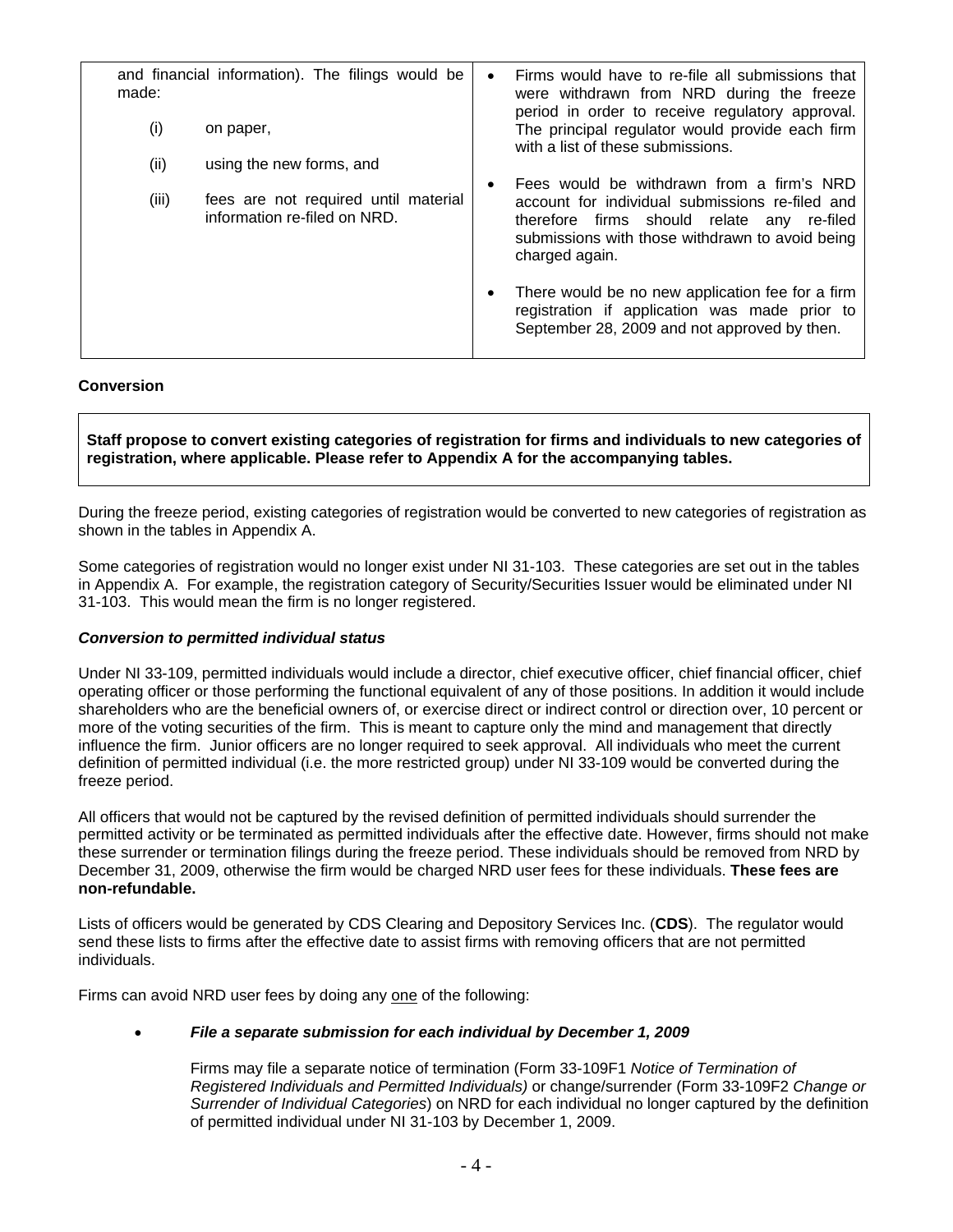Notices of termination are required for individuals surrendering their last category or permitted activity on NRD. Change/surrender submissions are required for individuals who would remain active on NRD after removing the permitted activity no longer captured by NI 33-109.

CSA staff cannot guarantee that submissions filed after December 1, 2009 would be approved by December 31, 2009.

### • *File a bulk submission for firms with more than 10 officers*

CDS would provide assistance to firms with more than 10 officers that are no longer required to be on NRD. Lists of officers would be generated by CDS and would be sent to firms after the effective date with instructions. We expect that, after receiving this list, firms would provide their principal regulator with confirmation of the officers that need to be removed from NRD.

For more information, IIROC-member firms may contact Lisa Mullen at registration@iiroc.ca. All other firms may contact Helen Walsh of the CSA Systems Office at inquiries@nrd-info.ca.

#### • *File an annual fee exclusion by December 31, 2009*

Firms may file an annual fee exclusion submission on NRD by December 31, 2009 for any individual that is no longer captured by the definition of permitted individual under NI 31-103 and is required to submit a notice of termination. Firms can only use this process if the individual is only approved in one category. For example, firms cannot use this process if an individual is both an officer and a representative.

The filing of an annual fee exclusion would avoid NRD fees being pulled from the firm's NRD account for that individual. It does not however, exempt the firm from filing a notice of termination to remove the individual as a permitted individual. See the NRD Information website for instruction on filing an annual fee exclusion http://www.nrd-info.ca/using/hint8.jsp?lang=en

### **Transition timelines**

**CSA staff have recommended transition periods to allow for firms and individuals to comply with the new requirements. Refer to Appendix B for a chart on transition timelines.** 

If a firm fails to meet the prescribed timelines set out for a transition period, it must cease to carry on business until all the requirements under NI 31-103 are met.

#### **We anticipate that the following transition periods would apply to firms and individuals registered before the effective date. All times listed below are from the effective date.**

#### *For firms registered before the effective date*

#### *Generally:*

- 3 months for firms to designate an individual in the category of Ultimate Designated Person (**UDP**) and to apply for registration for the registered individual as the UDP of the firm
- 3 months for firms to designate an individual in the category of Chief Compliance Officer (**CCO**) and to apply for registration of the individual as the CCO of the firm
- 6 months for firms to satisfy bonding or insurance requirements and notify the regulator of a change, claim or cancellation to an insurance policy – current bonding and insurance must be maintained until the new requirements are satisfied
- 6 months for firms to comply with the referral arrangements requirement
- 12 months for firms to deliver relationship disclosure information to clients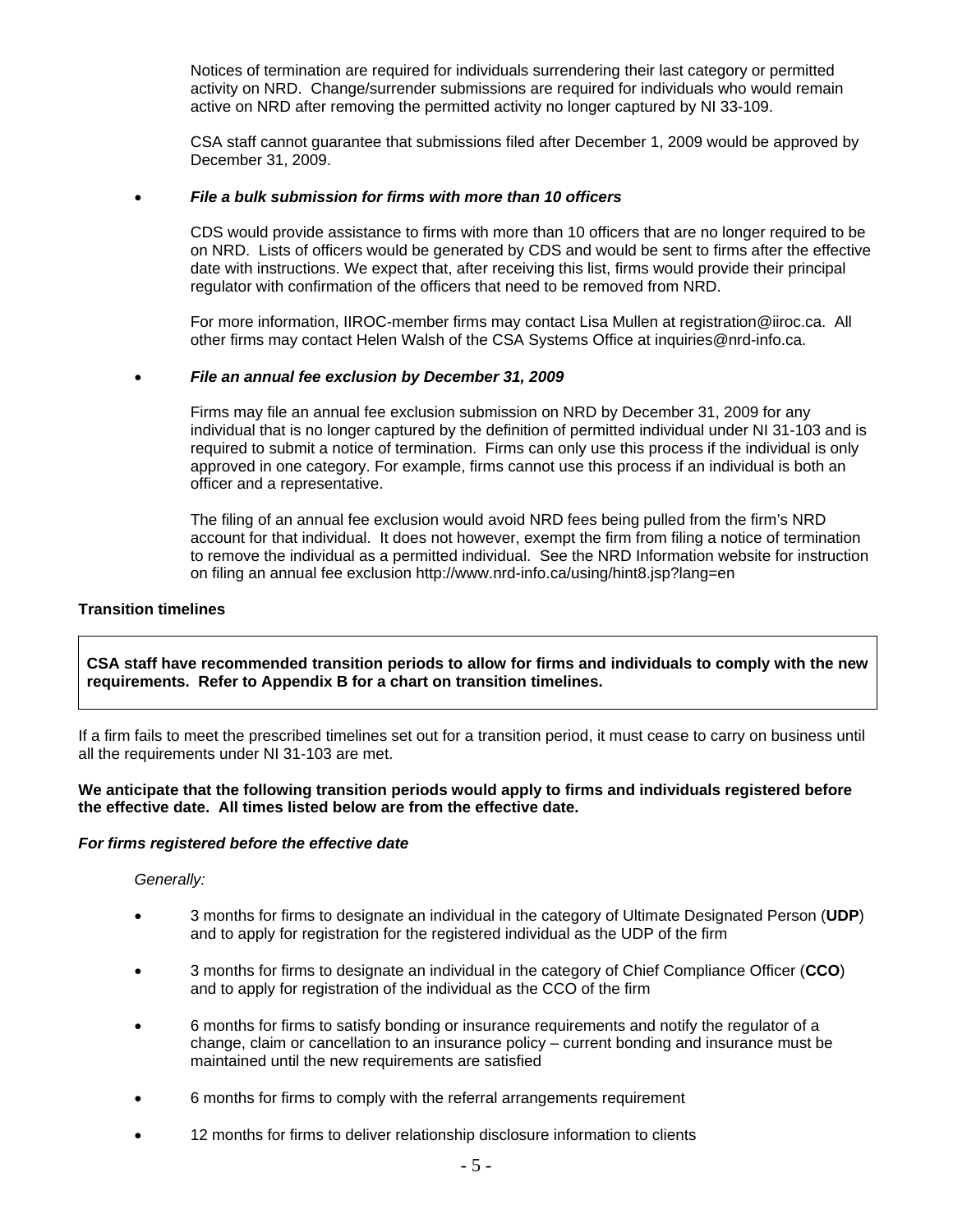- 12 months for firms to satisfy capital requirements and notify the regulator of a subordination agreement – current capital must be maintained until the new requirements are satisfied
- 24 months for firms to ensure that independent dispute resolution or mediation services are made available to clients to resolve complaints $<sup>1</sup>$ </sup>

A firm that obtained discretionary relief relating to registration requirements existing before the effective date would be exempt from any substantially similar provision of NI 31-103

#### *Mutual Fund Dealer:*

• 24 months for firms registered in the category of mutual fund dealer to comply with the requirement to deliver client statements

### *International Dealer:*

• 1 month for firms registered in the category of international dealer<sup>2</sup> to submit a completed Form 31-103F2 *Submission to Jurisdiction and Appointment of Agent for Service* – the firm's registration in the category of international dealer is revoked immediately

#### *International Adviser:*

 $\bullet$  12 months for firms registered in the category of international adviser<sup>3</sup> to submit a completed Form 31-103F2 *Submission to Jurisdiction and Appointment of Agent for Service*

During the 12 month transition period, international advisers may continue to operate under the conditions of OSC Rule 35-502 *Non-Resident Advisers* while considering whether their business would operate under the conditions of the exemption in NI 31-103 or whether they wish to be registered as a portfolio manager. If a firm currently registered as an international adviser would operate under the conditions of the exemption, it must file a completed Form 31-103F2 *Submission to Jurisdiction and Appointment of Agent for Service* within 12 months of the effective date. The firm's registration category of international adviser would be converted to portfolio manager during the freeze but would be revoked in 12 months.

#### *Portfolio Manager & Investment Counsel (Foreign):*

12 months for firms registered in the category of portfolio manager & investment counsel (foreign)<sup>4</sup> to submit a completed Form 31-103F2 *Submission to Jurisdiction and Appointment of Agent for Service*

During the 12 month transition period, firms registered as portfolio manager & investment counsel (foreign) may continue to operate under the conditions of their registration and should consider whether their business would operate under the conditions of the exemption in NI 31-103 or whether they wish to be registered as a portfolio manager. If the firm would operate under the conditions of the exemption, it must file a completed Form 31-103F2 *Submission to Jurisdiction and Appointment of Agent for Service* within 12 months of the effective date. The firm's registration category of portfolio manager & investment counsel (foreign) would be converted to portfolio manager during the freeze but would be revoked in 12 months.

In some jurisdictions, although there is no category of international adviser, foreign advising firms may have been registered as portfolio managers with terms and conditions restricting their activities similar to the restrictions imposed on firms that are registered in the category of international adviser in other jurisdictions. These firms should consider using the international adviser registration exemption in NI 31- 103 and surrender their registration in these jurisdictions. They should submit a completed Form 31-103F2 *Submission to Jurisdiction and Appointment of Agent for Service*.

### **For individuals registered before the effective date:**

 $\frac{1}{1}$  Except in Québec, where a transition period is not required. 2

Ontario and Newfoundland and Labrador category only. 3

Ontario category only.

<sup>4</sup> Alberta category only.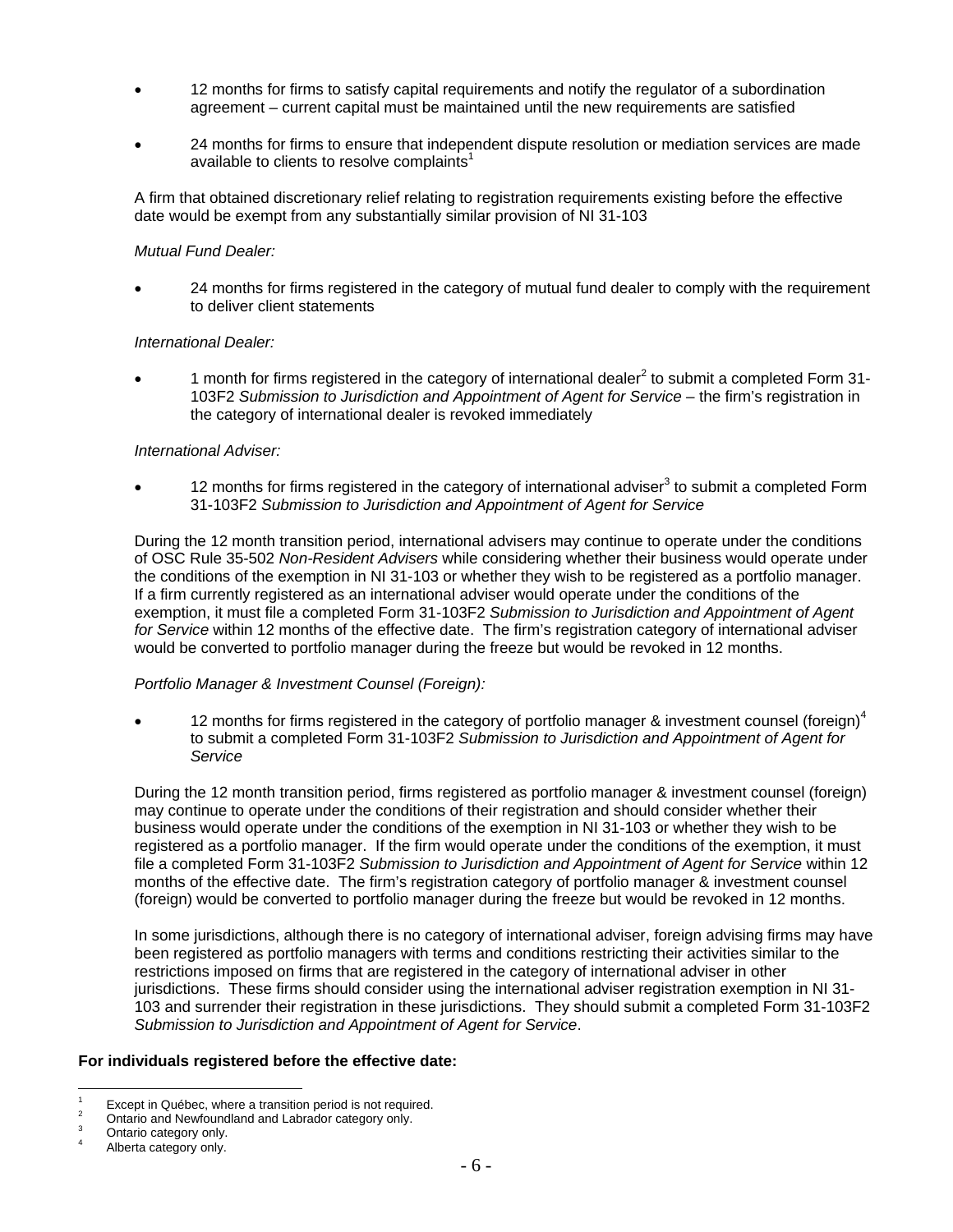### *Generally:*

- If an individual is registered in one of the following categories, that individual would not be required to satisfy formal proficiency requirements of the category so long as the individual remains registered in the category:
	- o A dealing representative of a mutual fund dealer
	- o An advising representative of a portfolio manager
	- o An associate advising representative of a portfolio manager
	- o An advising representative with terms and conditions on that registration that are equivalent to the scope of authority of an associate advising representative under NI 31- 103

### Except:

- o For an individual registered as a dealing representative of a scholarship plan dealer or of an exempt market dealer transitioning from the limited market dealer category in Ontario (**ON**) and Newfoundland and Labrador (**NL**), the individual has 12 months to satisfy formal proficiency requirements and the NRD record must be updated to reflect that proficiency requirements have been met.
- An individual who was entitled to rely on an exemption granted by a regulator relating to registration requirements existing before the effective date would be exempt from any substantially similar proficiency requirements in NI 31-103

*Exempt market dealers (transitioning from limited market dealer category in ON and NL):* 

• 12 months for an individual designated as the CCO to satisfy proficiency requirements and the NRD record must be updated to reflect that proficiency requirements have been met.

#### *Portfolio Manager (Pre-approval of advice for associate advising representatives)*

• Staff has not recommended a transition for the requirement to pre-approve advice of an associate advising representative. A registered adviser must designate an advising representative to review the advice of the associate advising representative (or advising representative with equivalent terms and conditions). A firm must advise the regulator of the names of the advising representative and the associate advising representative subject to this designation on the seventh day after the designation. If your firm has already advised the regulator of this, there is no need to do this again unless there is a change.

#### **The following transition periods apply to firms and individuals not required to register before the effective date, but that would be required to register under NI 31-103. All times listed below are from the effective date.**

All requirements must be met at the time of the firm's application for registration. For example, if an application to register is made by a firm six months after the effective date, all requirements under NI 31-103 must be met at that time. For example, if an application to register is made by a firm on March 28, 2010, all requirements under NI 31- 103 must be met by March 28, 2010.

#### *Exempt market dealers (other than ON and NL):*

- No transition for firms not active prior to the effective date. Regulatory approval must be obtained prior to carrying on business after the effective date.
- 12 months to apply for registration and comply with requirements if the firm is acting as a dealer in the exempt market prior to the effective date.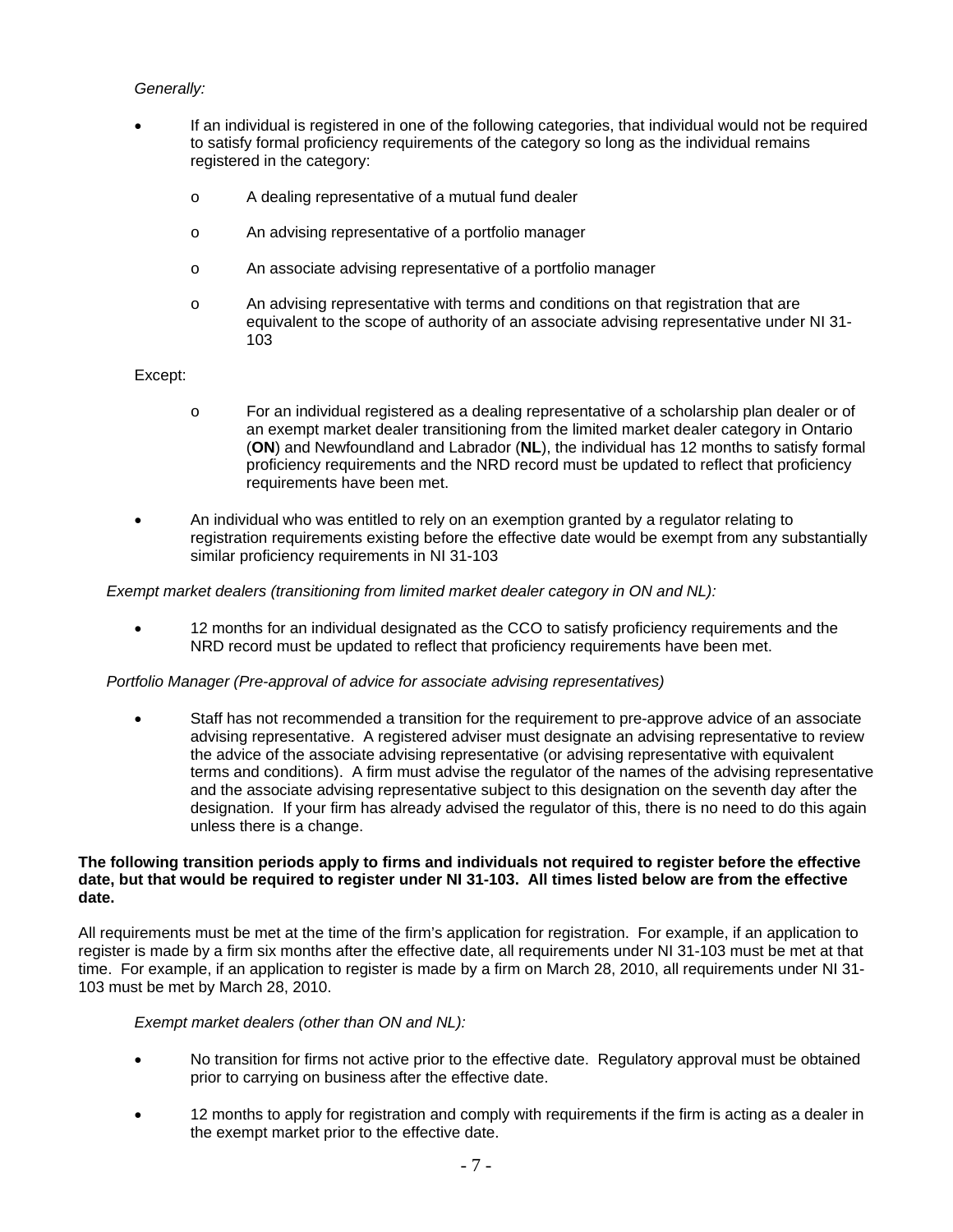*Investment fund managers with a head office in Canada:* 

- No transition for firms not active prior to the effective date. Regulatory approval must be obtained prior to carrying on business after the effective date.
- 12 months, for firms active prior to the effective date, to apply for registration in the jurisdiction where its head office is located
- 24 months, for firms active prior to the effective date, to apply for registration in other applicable Canadian jurisdictions\*

*Investment fund managers whose head office is outside Canada:* 

- 24 months to apply for registration if active prior to the effective date**\***
- 24 months to apply for registration if not active prior to the effective date**\***
	- **\*** The CSA plans to publish a proposal for comment during the next year to explain under what circumstances an investment fund manager that has a head office outside Canada would need to register. This proposal would also indicate under what circumstances an investment fund manager that has a head office in Canada and is registered in that jurisdiction, would need to register in other Canadian jurisdictions.

| <b>Head office in Canada?</b> | Active as of the effective date? | <b>Transition Period</b>                                                                                                                                                 |
|-------------------------------|----------------------------------|--------------------------------------------------------------------------------------------------------------------------------------------------------------------------|
|                               | N                                | None – regulatory approval must be<br>obtained prior to carrying on business                                                                                             |
|                               |                                  | 12 months $-$ to apply in the jurisdiction<br>where its head office is located<br>24 months $-$ to apply in other applicable<br>Canadian jurisdictions where it operates |
|                               |                                  | 24 months $-$ to apply for registration                                                                                                                                  |
|                               | N                                | 24 months $-$ to apply for registration                                                                                                                                  |

The following chart summarizes the transition for investment fund managers

If an investment fund manager is registered in another category prior to the effective date, only certain items of the F6 need to be completed (these items are identified on the F6) to add this category to the existing registration.

### **Questions**

Please refer your questions to any of the following CSA staff:

#### **Alberta**

David McKellar Director, Market Regulation Alberta Securities Commission Tel: 403-297-4281 david.mckellar@asc.ca

### **British Columbia**

Karin R. Armstrong Registration Supervisor British Columbia Securities Commission Tel: 604-899-6692 Toll free: 1-800-373-6393 karmstrong@bcsc.bc.ca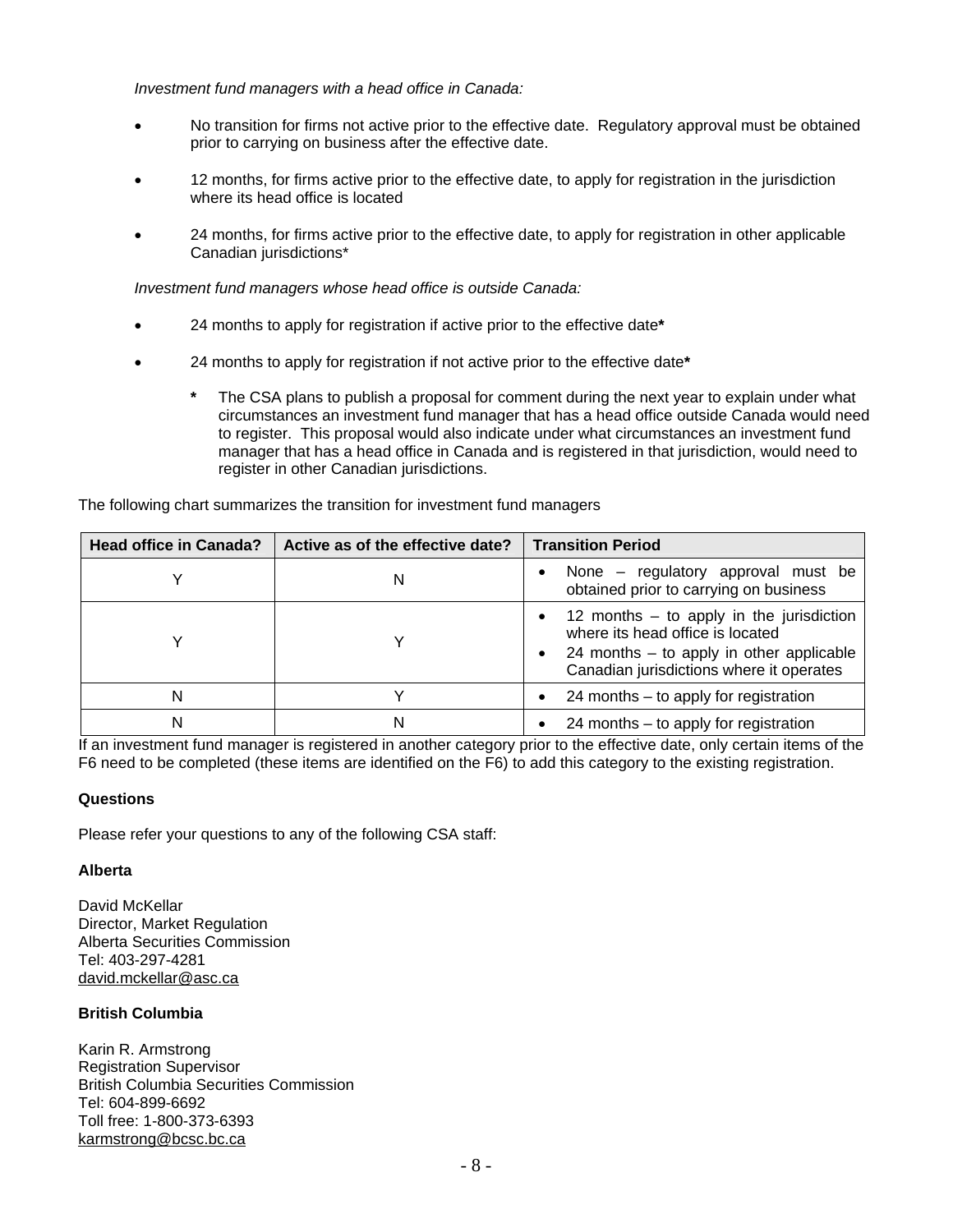## **Manitoba**

Isilda Tavares Registration Officer, Deputy Director Manitoba Securities Commission Tel: 204-945-2560 isilda.tavares@gov.mb.ca

## **New Brunswick**

Kevin Hoyt Director, Regulatory Affairs & Chief Financial Officer New Brunswick Securities Commission Tel: 506-643-7691 kevin.hoyt@nbsc-cvmnb.ca

# **Newfoundland & Labrador**

Craig Whalen Manager of Licensing, Registration and Compliance Securities Commission of Newfoundland and Labrador Tel: 709-729-5661 cwhalen@gov.nl.ca

### **Northwest Territories**

Donn MacDougall Deputy Superintendent of Securities, Legal & Enforcement Department of Justice Government of the Northwest Territories Tel: 867-920-8984 donald\_macdougall@gov.nt.ca

# **Nova Scotia**

Brian W. Murphy Deputy Director, Capital Markets Nova Scotia Securities Commission Tel: 902-424-4592 murphybw@gov.ns.ca

#### **Nunavut**

Louis Arki Director, Legal Registries Department of Justice Government of Nunavut Tel: 867-975-6587 larki@gov.nu.ca

#### **Ontario**

Yan Kiu Chan Legal Counsel, Registrant Regulation Ontario Securities Commission Tel: 416-204-8971 ychan@osc.gov.on.ca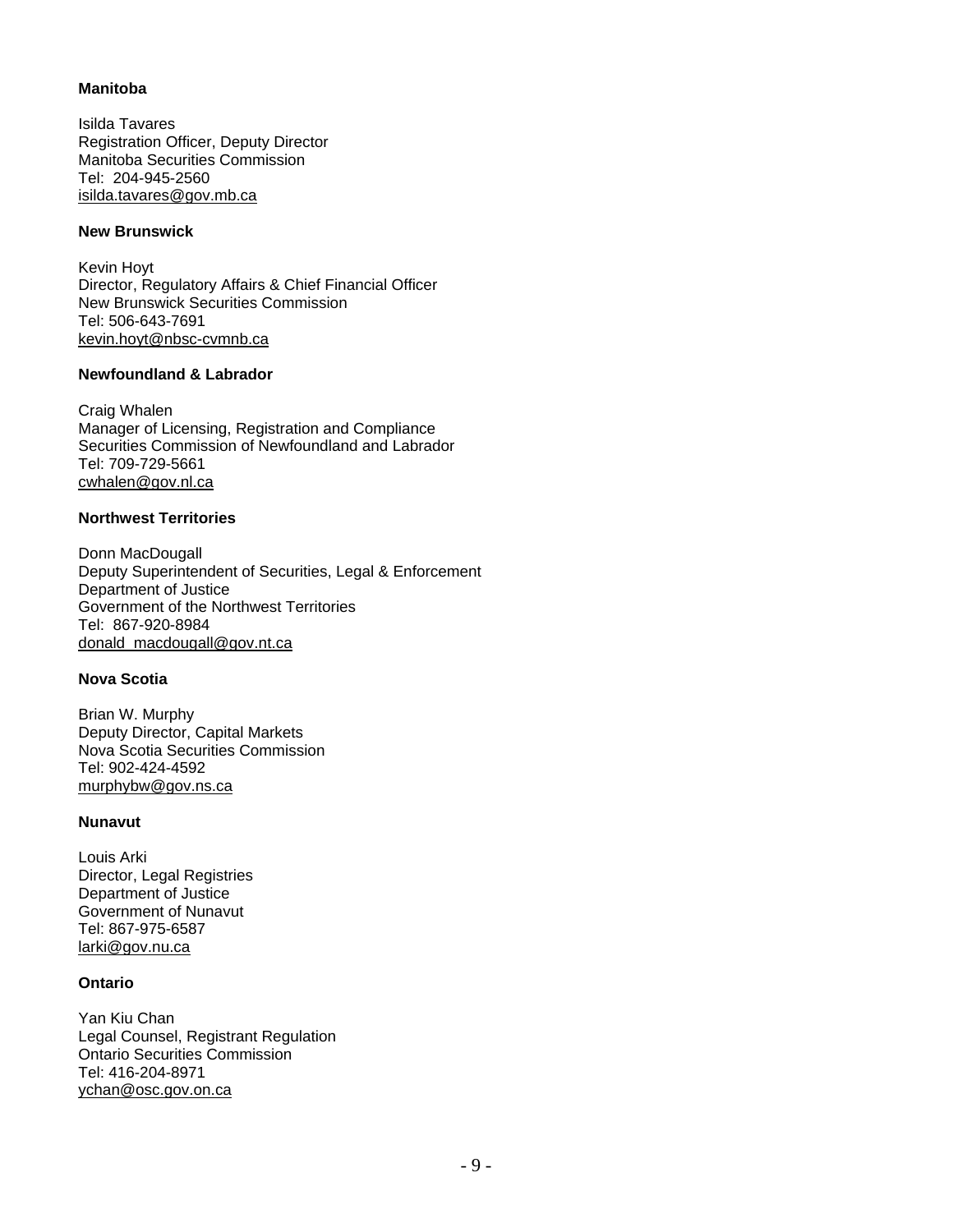# **Prince Edward Island**

Katharine Tummon Superintendent of Securities Prince Edward Island Securities Office Tel: 902-368-4542 kptummon@gov.pe.ca

### **Québec**

Sophie Jean Conseillère en réglementation Service de la réglementation et des pratiques professionnelles et commerciales Autorité des marchés financiers Tel: 514-395-0337, ext. 4786 Toll-free: 1-877-525-0337 sophie.jean@lautorite.qc.ca

### **Saskatchewan**

Dean Murrison Deputy Director, Legal/Registration Saskatchewan Financial Services Commission Tel: 306-787-5879 dean.murrison@gov.sk.ca

### **Yukon**

Fred Pretorius Superintendent of Securities Government of Yukon Tel: 876-667-5225 fred.pretorius@gov.yk.ca

**June 12, 2009**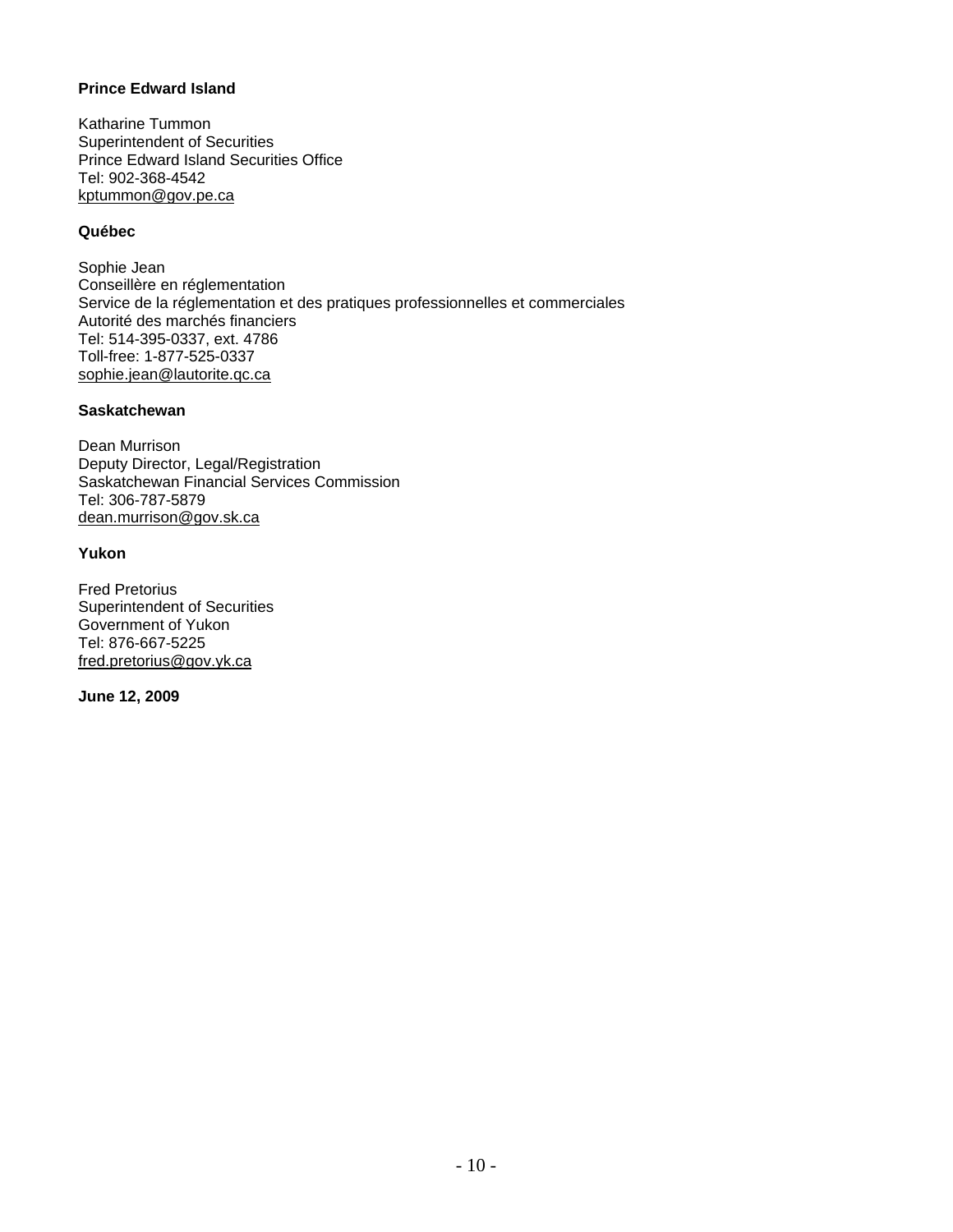# **Appendix A**

# *Conversion of dealer firms*

|                              | <b>Existing Category</b>             | <b>New Category</b>       |
|------------------------------|--------------------------------------|---------------------------|
| <b>Alberta</b>               | <b>Investment Dealer</b>             | <b>Investment Dealer</b>  |
|                              | <b>Mutual Fund Dealer</b>            | <b>Mutual Fund Dealer</b> |
|                              | Scholarship Plan Dealer              | Scholarship Plan Dealer   |
|                              | Dealer                               | <b>Restricted Dealer</b>  |
|                              | Dealer (Exchange Contracts)          | <b>Restricted Dealer</b>  |
|                              | Dealer (Restricted)                  | <b>Restricted Dealer</b>  |
|                              | Security Issuer                      | $-$                       |
| <b>British Columbia</b>      | <b>Investment Dealer</b>             | <b>Investment Dealer</b>  |
|                              | <b>Mutual Fund Dealer</b>            | Mutual Fund Dealer        |
|                              | Scholarship Plan Dealer              | Scholarship Plan Dealer   |
|                              | <b>Exchange Contracts Dealer</b>     | <b>Restricted Dealer</b>  |
|                              | <b>Special Limited Dealer</b>        | <b>Restricted Dealer</b>  |
|                              | Security Issuer                      |                           |
|                              | <b>Real Estate Securities Dealer</b> | <b>Restricted Dealer</b>  |
| <b>Manitoba</b>              | <b>Investment Dealer</b>             | <b>Investment Dealer</b>  |
|                              | <b>Mutual Fund Dealer</b>            | <b>Mutual Fund Dealer</b> |
|                              | Scholarship Plan Dealer              | Scholarship Plan Dealer   |
|                              | Securities Issuer                    | $\overline{\phantom{a}}$  |
|                              | Underwriter                          | <b>Investment Dealer</b>  |
|                              | <b>Specific Securities Dealer</b>    | <b>Restricted Dealer</b>  |
| <b>New Brunswick</b>         | <b>Investment Dealer</b>             | <b>Investment Dealer</b>  |
|                              | <b>Mutual Fund Dealer</b>            | <b>Mutual Fund Dealer</b> |
|                              | Scholarship Plan Dealer              | Scholarship Plan Dealer   |
| <b>Newfoundland &amp;</b>    | <b>Broker</b>                        | <b>Investment Dealer</b>  |
| Labrador                     | <b>Investment Dealer</b>             | <b>Investment Dealer</b>  |
|                              | <b>Mutual Fund Dealer</b>            | <b>Mutual Fund Dealer</b> |
|                              | Scholarship Plan Dealer              | Scholarship Plan Dealer   |
|                              | <b>Financial Intermediary Dealer</b> | --                        |
|                              | Foreign Dealer                       | --                        |
|                              | <b>International Dealer</b>          |                           |
|                              | <b>Limited Market Dealer</b>         | Exempt Market Dealer *    |
|                              | <b>Securities Dealer</b>             | <b>Investment Dealer</b>  |
|                              | Securities Issuer                    | $\overline{\phantom{a}}$  |
| <b>Northwest Territories</b> | <b>Investment Dealer</b>             | <b>Investment Dealer</b>  |
|                              | <b>Mutual Fund Dealer</b>            | <b>Mutual Fund Dealer</b> |
|                              | Scholarship Plan Dealer              | Scholarship Plan Dealer   |
|                              | <b>Restricted Dealer</b>             | <b>Restricted Dealer</b>  |
| <b>Nova Scotia</b>           | <b>Broker</b>                        | <b>Investment Dealer</b>  |
|                              | <b>Investment Dealer</b>             | <b>Investment Dealer</b>  |
|                              | <b>Mutual Fund Dealer</b>            | <b>Mutual Fund Dealer</b> |
|                              | Scholarship Plan Dealer              | Scholarship Plan Dealer   |
|                              | <b>Real Estate Securities Dealer</b> | <b>Restricted Dealer</b>  |
|                              | <b>Securities Dealer</b>             | <b>Investment Dealer</b>  |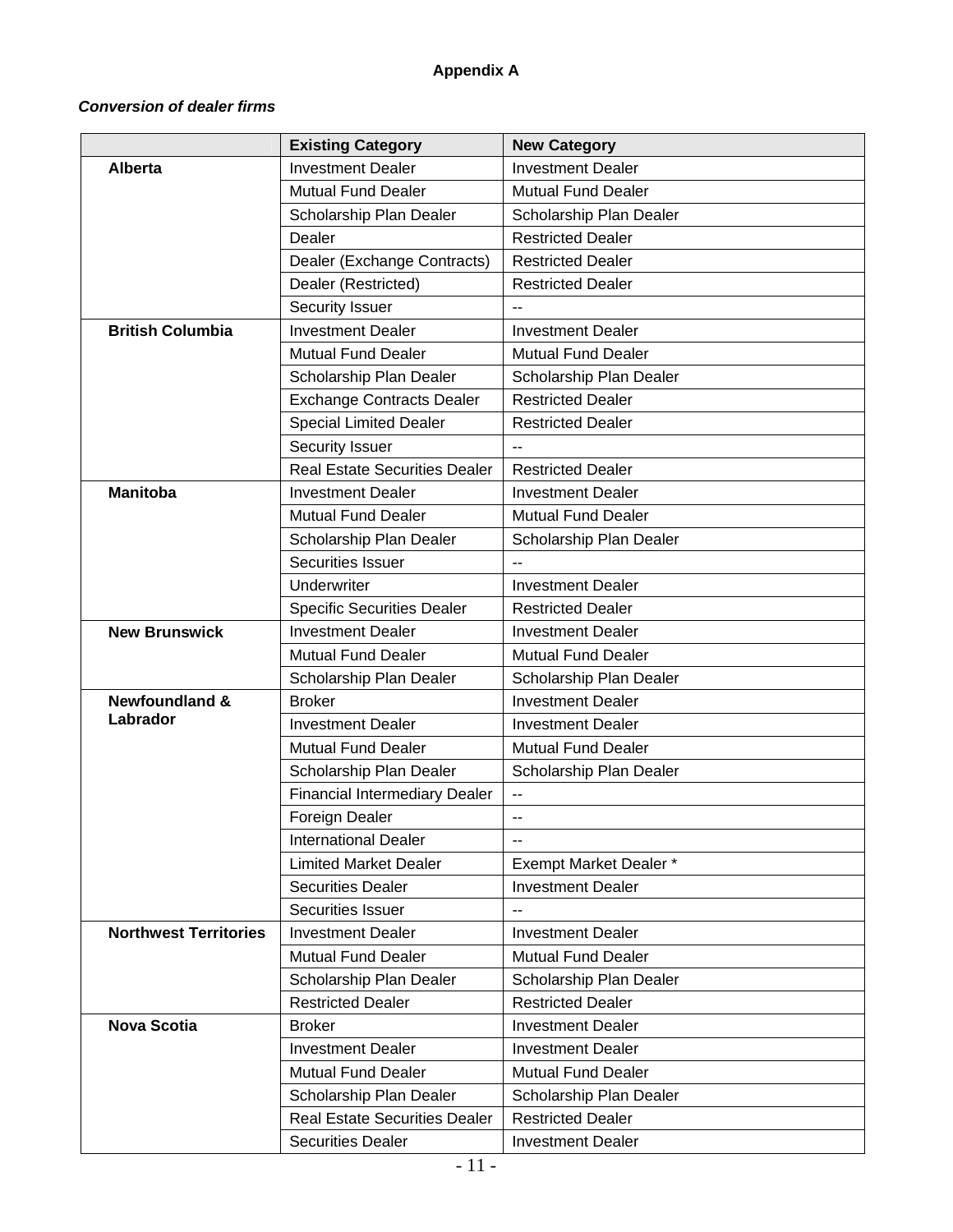|                             | Security Issuer                                                            |                           |
|-----------------------------|----------------------------------------------------------------------------|---------------------------|
| <b>Nunavut</b>              | <b>Investment Dealer</b>                                                   | <b>Investment Dealer</b>  |
|                             | <b>Mutual Fund Dealer</b>                                                  | <b>Mutual Fund Dealer</b> |
|                             | Scholarship Plan Dealer                                                    | Scholarship Plan Dealer   |
|                             | <b>Restricted Dealer</b>                                                   | <b>Restricted Dealer</b>  |
| Ontario                     | <b>Investment Dealer</b>                                                   | <b>Investment Dealer</b>  |
|                             | <b>Mutual Fund Dealer</b>                                                  | <b>Mutual Fund Dealer</b> |
|                             | Scholarship Plan Dealer                                                    | Scholarship Plan Dealer   |
|                             | <b>Limited Market Dealer</b>                                               | Exempt Market Dealer *    |
|                             | <b>International Dealer</b>                                                | $\overline{a}$            |
|                             | Securities Issuer                                                          | $\overline{\phantom{a}}$  |
| <b>Prince Edward Island</b> | <b>Investment Dealer</b>                                                   | <b>Investment Dealer</b>  |
|                             | <b>Mutual Fund Dealer</b>                                                  | <b>Mutual Fund Dealer</b> |
|                             | Scholarship Plan Dealer                                                    | Scholarship Plan Dealer   |
|                             | <b>Restricted Dealer</b>                                                   | <b>Restricted Dealer</b>  |
| Québec                      | <b>Unrestricted Practice Dealer</b>                                        | <b>Investment Dealer</b>  |
|                             | <b>Unrestricted Practice Dealer</b><br>(introducing broker)                | <b>Investment Dealer</b>  |
|                             | <b>Unrestricted Practice Dealer</b><br>(International Financial<br>Centre) | <b>Investment Dealer</b>  |
|                             | <b>Discount Broker</b>                                                     | <b>Investment Dealer</b>  |
|                             | Firm in Group-Savings Plan<br><b>Brokerage</b>                             | <b>Mutual Fund Dealer</b> |
|                             | Scholarship Plan Dealer                                                    | Scholarship Plan Dealer   |
|                             | Québec Business Investment<br>Company (QBIC)                               | <b>Restricted Dealer</b>  |
|                             | <b>Debt Securities Dealer</b>                                              | <b>Restricted Dealer</b>  |
|                             | <b>Restricted Practice Dealer</b>                                          | <b>Restricted Dealer</b>  |
|                             | Firm in Investment Contract<br><b>Brokerage</b>                            | <b>Restricted Dealer</b>  |
|                             | <b>Unrestricted Practice Dealer</b><br>(NASDAQ)                            | <b>Restricted Dealer</b>  |
| Saskatchewan                | <b>Investment Dealer</b>                                                   | <b>Investment Dealer</b>  |
|                             | <b>Mutual Fund Dealer</b>                                                  | <b>Mutual Fund Dealer</b> |
|                             | Scholarship Plan Dealer                                                    | Scholarship Plan Dealer   |
|                             | Security Issuer                                                            | $-$                       |
| Yukon                       | <b>Broker - Securities</b>                                                 | <b>Investment Dealer</b>  |
|                             | <b>Broker - Mutual Funds</b>                                               | <b>Mutual Fund Dealer</b> |
|                             | Broker - Scholarship Plan<br>Dealer                                        | Scholarship Plan Dealer   |
|                             | <b>Broker - Security Issuer</b>                                            | $\overline{\phantom{a}}$  |

\* Limited market dealers would be converted to exempt market dealer and would not be required to submit an application seeking registration as an exempt market dealer.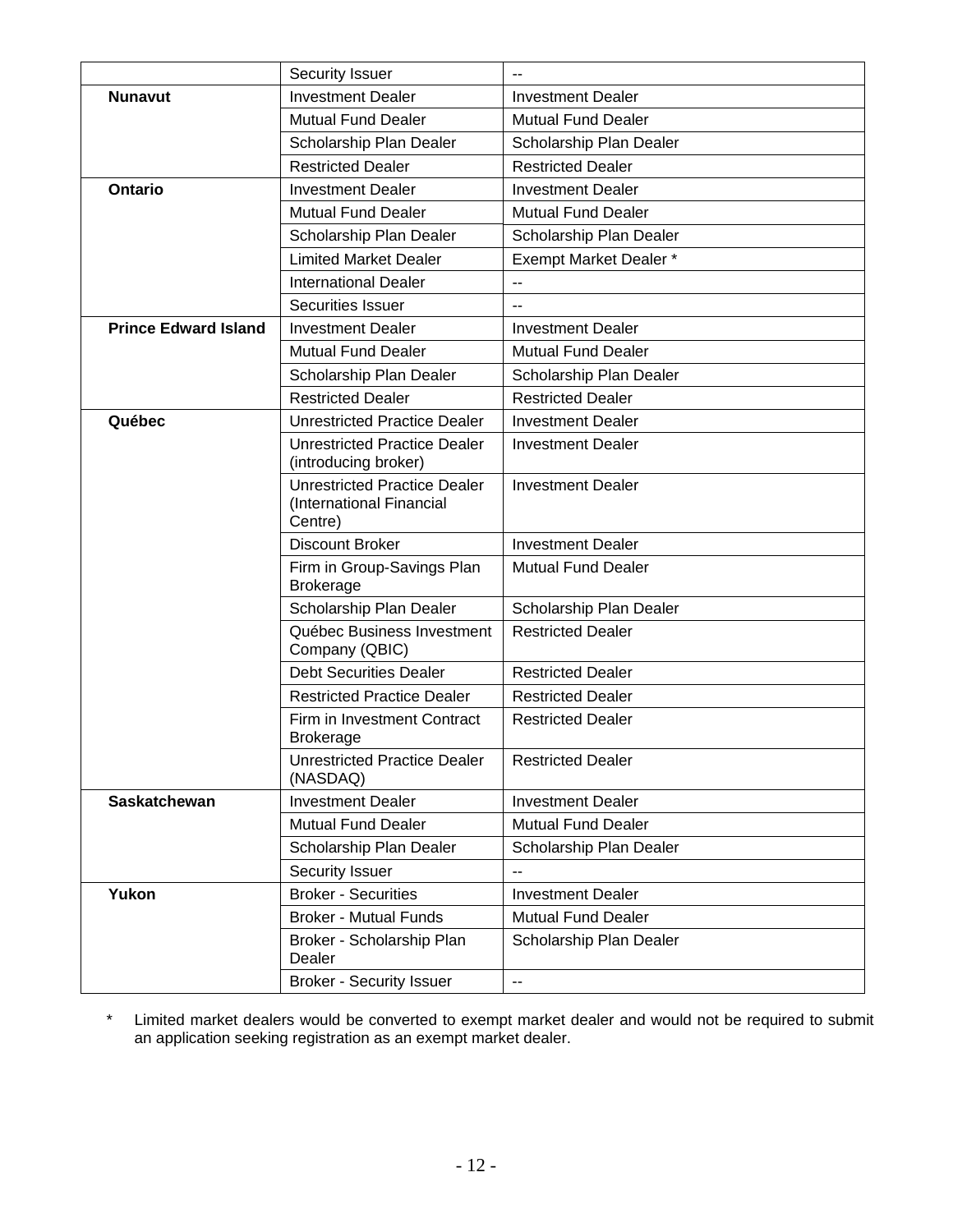|                              | <b>Existing Category</b>                                 | <b>New Category</b>                                                                             |
|------------------------------|----------------------------------------------------------|-------------------------------------------------------------------------------------------------|
| <b>Alberta</b>               | <b>Investment Counsel</b>                                | Portfolio Manager                                                                               |
|                              | Portfolio Manager                                        | Portfolio Manager                                                                               |
|                              | Portfolio Manager/Investment                             | Portfolio Manager                                                                               |
|                              | Counsel                                                  |                                                                                                 |
|                              | Portfolio Manager/Investment<br>Counsel (Foreign)        | Portfolio Manager (operating under<br>existing terms and conditions)                            |
|                              | Portfolio Manager/Investment                             | Portfolio Manager                                                                               |
|                              | <b>Counsel (Exchange Contracts)</b>                      |                                                                                                 |
|                              | <b>Securities Adviser</b>                                |                                                                                                 |
| <b>British Columbia</b>      | <b>Investment Counsel</b>                                | Portfolio Manager                                                                               |
|                              | Portfolio Manager                                        | Portfolio Manager                                                                               |
|                              | <b>Securities Adviser</b>                                |                                                                                                 |
| <b>Manitoba</b>              | <b>Investment Counsel</b>                                | Portfolio Manager                                                                               |
|                              | Portfolio Manager                                        | Portfolio Manager                                                                               |
|                              | <b>Securities Adviser</b>                                |                                                                                                 |
| <b>New Brunswick</b>         | Portfolio Manager and Investment<br>Counsel              | Portfolio Manager                                                                               |
|                              | <b>Securities Adviser</b>                                |                                                                                                 |
| <b>Newfoundland &amp;</b>    | <b>Investment Counsel</b>                                | Portfolio Manager                                                                               |
| Labrador                     | Portfolio Manager                                        | Portfolio Manager                                                                               |
|                              | <b>Financial Adviser</b>                                 | $\overline{a}$                                                                                  |
|                              | <b>Securities Adviser</b>                                |                                                                                                 |
| <b>Northwest Territories</b> | <b>Investment Counsel</b>                                | Portfolio Manager                                                                               |
|                              | Portfolio Manager                                        | Portfolio Manager                                                                               |
|                              | <b>Investment Counsel / Portfolio</b><br>Manager         | Portfolio Manager                                                                               |
| <b>Nova Scotia</b>           | <b>Investment Counsel</b>                                | Portfolio Manager                                                                               |
|                              | Portfolio Manager                                        | Portfolio Manager                                                                               |
|                              | <b>Securities Adviser</b>                                | $\overline{a}$                                                                                  |
| <b>Nunavut</b>               | <b>Investment Counsel</b>                                | Portfolio Manager                                                                               |
|                              | Portfolio Manager                                        | Portfolio Manager                                                                               |
|                              | <b>Investment Counsel / Portfolio</b><br>Manager         | Portfolio Manager                                                                               |
| Ontario                      | <b>Investment Counsel</b>                                | Portfolio Manager with applicable<br>conditions on a case-by-case basis                         |
|                              | Portfolio Manager                                        | Portfolio Manager                                                                               |
|                              | <b>Extra Provincial Investment Counsel</b>               | Portfolio Manager                                                                               |
|                              | & Portfolio Manager<br>Non-Canadian Investment Counsel & |                                                                                                 |
|                              | Portfolio Manager                                        | Portfolio Manager                                                                               |
|                              | <b>International Adviser</b>                             | Portfolio Manager (operating under OSC<br>Rule 35-502 conditions for International<br>Advisers) |
|                              | <b>Securities Adviser</b>                                |                                                                                                 |
| <b>Prince Edward Island</b>  | <b>Investment Counsel</b>                                | Portfolio Manager                                                                               |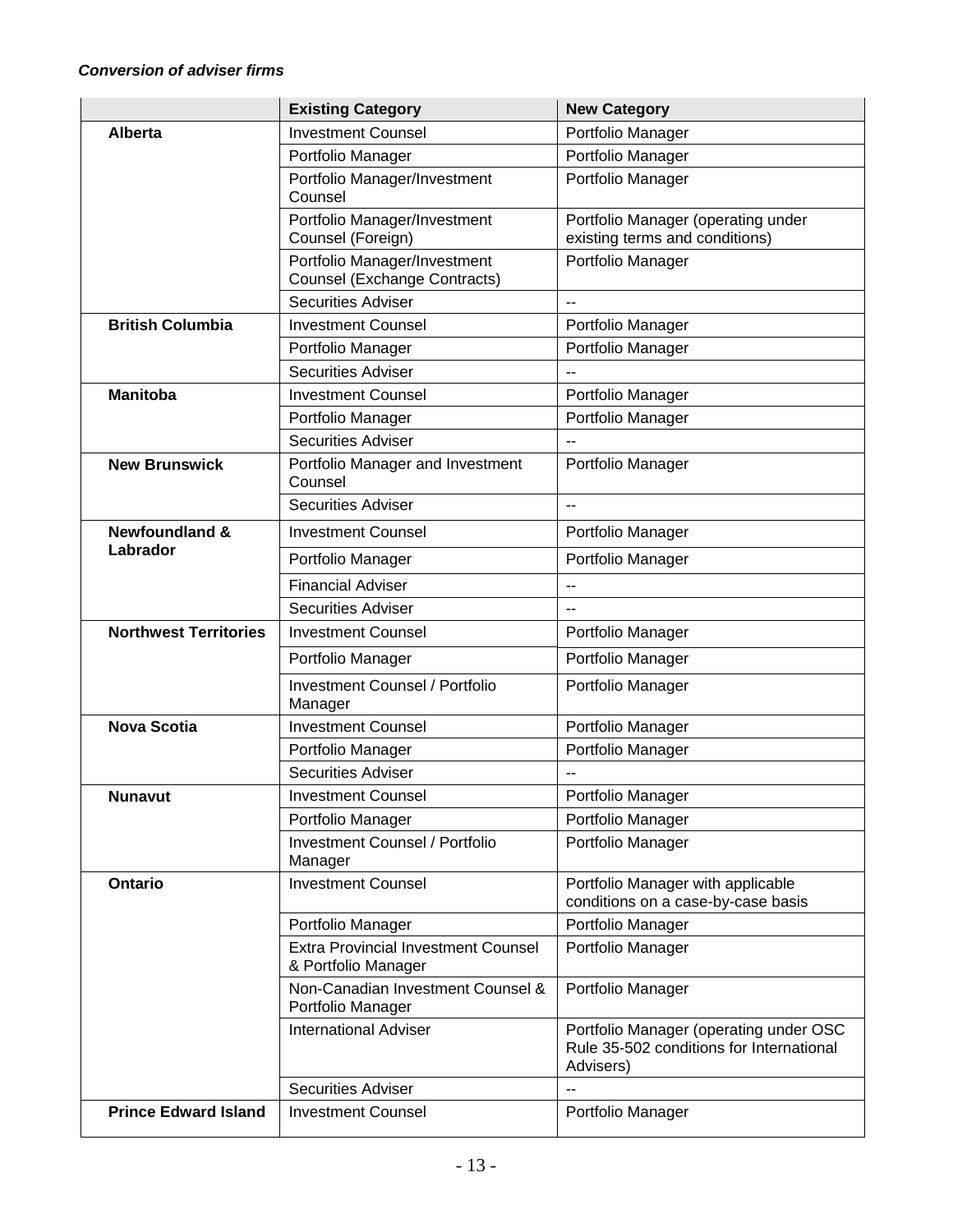|                     | Portfolio Manager                                                        | Portfolio Manager                   |
|---------------------|--------------------------------------------------------------------------|-------------------------------------|
|                     | <b>Securities Adviser</b>                                                | --                                  |
| Québec              | Unrestricted Practice Adviser                                            | Portfolio Manager                   |
|                     | <b>Unrestricted Practice Adviser</b><br>(International Financial Centre) | Portfolio Manager                   |
|                     | <b>Restricted Practice Adviser</b>                                       | <b>Restricted Portfolio Manager</b> |
| <b>Saskatchewan</b> | <b>Investment Counsel</b>                                                | Portfolio Manager                   |
|                     | Portfolio Manager                                                        | Portfolio Manager                   |
|                     | <b>Securities Adviser</b>                                                | --                                  |
| Yukon               | <b>Broker - Investment Counsel</b>                                       | Portfolio Manager                   |

# *Conversion of individuals*

Under NI 31-103, if an individual is trading or advising, this registration category would be either dealing representative or advising representative. If the individual also holds the position of an officer or partner of the firm, this position would be reflected on NRD as a separate designation (see column on far right of chart).

|                         | <b>Existing Category</b>           | <b>New Category</b>               | <b>Position</b> |
|-------------------------|------------------------------------|-----------------------------------|-----------------|
| <b>Alberta</b>          | Officer (trading)                  | <b>Dealing Representative</b>     | Officer         |
|                         | Partner (trading)                  | <b>Dealing Representative</b>     | Partner         |
|                         | Salesperson                        | <b>Dealing Representative</b>     |                 |
|                         | Officer (advising)                 | <b>Advising Representative</b>    | Officer         |
|                         | Partner (advising)                 | <b>Advising Representative</b>    | Partner         |
|                         | <b>Advising Employee</b>           | <b>Advising Representative</b>    |                 |
|                         | Junior Officer (advising)          | Associate Advising Representative | Officer         |
| <b>British Columbia</b> | Salesperson                        | <b>Dealing Representative</b>     |                 |
|                         | <b>Trading Partner</b>             | <b>Dealing Representative</b>     | Partner         |
|                         | <b>Trading Director</b>            | <b>Dealing Representative</b>     | <b>Director</b> |
|                         | <b>Trading Officer</b>             | <b>Dealing Representative</b>     | Officer         |
|                         | <b>Advising Employee</b>           | <b>Advising Representative</b>    |                 |
|                         | <b>Advising Partner</b>            | <b>Advising Representative</b>    | Partner         |
|                         | <b>Advising Director</b>           | <b>Advising Representative</b>    | Director        |
|                         | <b>Advising Officer</b>            | <b>Advising Representative</b>    | Officer         |
| <b>Manitoba</b>         | Salesperson                        | <b>Dealing Representative</b>     |                 |
|                         | <b>Branch Manager</b>              | <b>Dealing Representative</b>     |                 |
|                         | <b>Trading Partner</b>             | <b>Dealing Representative</b>     | Partner         |
|                         | <b>Trading Director</b>            | <b>Dealing Representative</b>     | <b>Director</b> |
|                         | <b>Trading Officer</b>             | <b>Dealing Representative</b>     | Officer         |
|                         | <b>Advising Employee</b>           | <b>Advising Representative</b>    |                 |
|                         | <b>Advising Officer</b>            | <b>Advising Representative</b>    | Officer         |
|                         | <b>Advising Director</b>           | <b>Advising Representative</b>    | Director        |
|                         | <b>Advising Partner</b>            | <b>Advising Representative</b>    | Partner         |
|                         | <b>Associate Advising Officer</b>  | Associate Advising Representative | Officer         |
|                         | <b>Associate Advising Director</b> | Associate Advising Representative | Director        |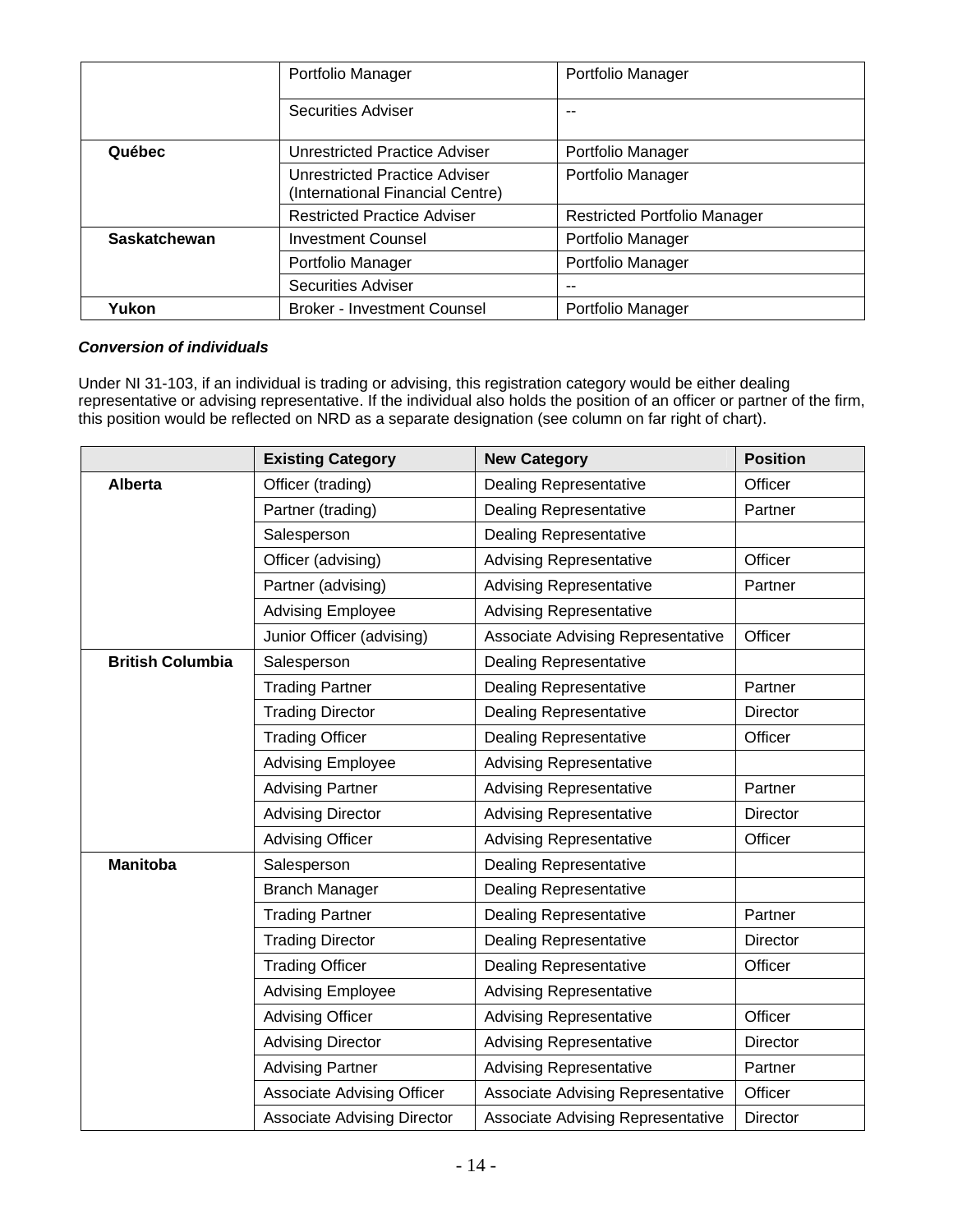|                           | <b>Associate Advising Partner</b>      | Associate Advising Representative        | Partner  |
|---------------------------|----------------------------------------|------------------------------------------|----------|
|                           | Associate Advising<br>Employee         | <b>Associate Advising Representative</b> |          |
|                           | Salesperson                            | <b>Dealing Representative</b>            |          |
| <b>New Brunswick</b>      | Officer (trading)                      | <b>Dealing Representative</b>            | Officer  |
|                           | Partner (trading)                      | <b>Dealing Representative</b>            | Partner  |
|                           | Representative (advising)              | <b>Advising Representative</b>           |          |
|                           | Officer (advising)                     | <b>Advising Representative</b>           | Officer  |
|                           | Partner (advising)                     | <b>Advising Representative</b>           | Partner  |
|                           | Sole Proprietor (advising)             | <b>Advising Representative</b>           |          |
|                           | Associate Officer (advising)           | <b>Associate Advising Representative</b> | Officer  |
|                           | Associate Partner (advising)           | Associate Advising Representative        | Partner  |
|                           | Associate Representative<br>(advising) | <b>Associate Advising Representative</b> |          |
| <b>Newfoundland &amp;</b> | Salesperson                            | <b>Dealing Representative</b>            |          |
| Labrador                  | Officer (trading)                      | <b>Dealing Representative</b>            | Officer  |
|                           | Partner (trading)                      | <b>Dealing Representative</b>            | Partner  |
|                           | Officer (advising)                     | <b>Advising Representative</b>           | Officer  |
|                           | Partner (advising)                     | <b>Advising Representative</b>           | Partner  |
| <b>Northwest</b>          | Salesperson                            | Dealing representative                   |          |
| <b>Territories</b>        | Officer (trading)                      | Dealing representative                   | Officer  |
|                           | Partner (trading)                      | Dealing representative                   | Partner  |
|                           | Representative (advising)              | <b>Advising Representative</b>           |          |
|                           | Officer (advising)                     | <b>Advising Representative</b>           | Officer  |
|                           | Partner (advising)                     | <b>Advising Representative</b>           | Partner  |
| <b>Nova Scotia</b>        | Salesperson                            | <b>Dealing Representative</b>            |          |
|                           | Officer - trading                      | <b>Dealing Representative</b>            | Officer  |
|                           | Partner - trading                      | <b>Dealing Representative</b>            | Partner  |
|                           | Director - trading                     | <b>Dealing Representative</b>            | Director |
|                           | Officer - advising                     | <b>Advising Representative</b>           | Officer  |
|                           | Officer - counselling                  | <b>Advising Representative</b>           | Officer  |
|                           | Partner - advising                     | <b>Advising Representative</b>           | Partner  |
|                           | Partner - counselling                  | <b>Advising Representative</b>           | Partner  |
|                           | Director - advising                    | <b>Advising Representative</b>           | Director |
|                           | Director - counselling                 | <b>Advising Representative</b>           | Director |
| <b>Nunavut</b>            | Salesperson                            | Dealing representative                   |          |
|                           | Officer (trading)                      | Dealing representative                   | Officer  |
|                           | Partner (trading)                      | Dealing representative                   | Partner  |
|                           | Representative (advising)              | <b>Advising Representative</b>           |          |
|                           | Officer (advising)                     | <b>Advising Representative</b>           | Officer  |
|                           | Partner (advising)                     | <b>Advising Representative</b>           | Partner  |
| Ontario                   | Salesperson                            | Dealing representative                   |          |
|                           | Officer (trading)                      | Dealing representative                   | Officer  |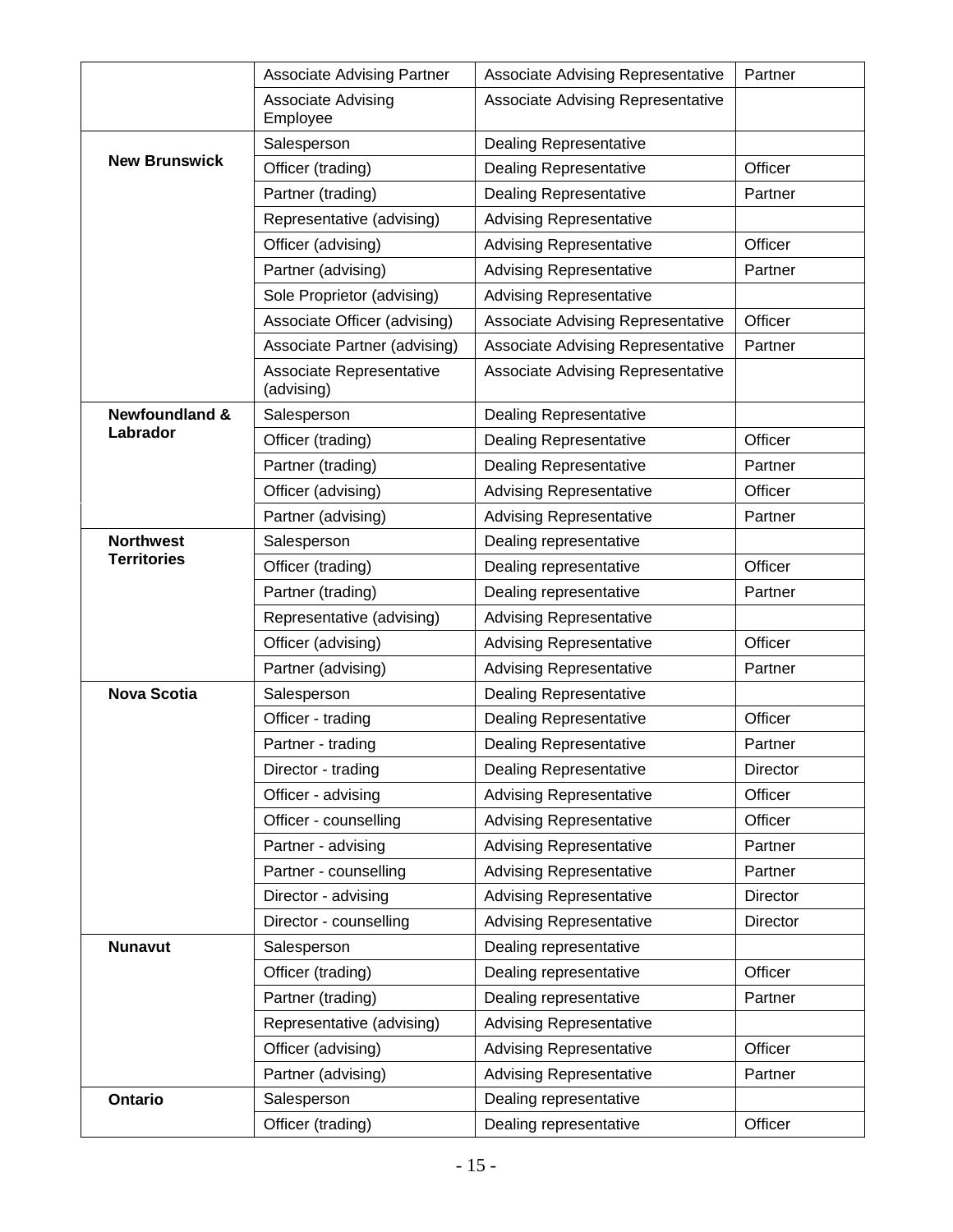|                      | Officer (non-trading)                                                                                                                    | $-$                                                  | Officer  |
|----------------------|------------------------------------------------------------------------------------------------------------------------------------------|------------------------------------------------------|----------|
|                      | Partner (trading)                                                                                                                        | Dealing representative                               | Partner  |
|                      | Partner (non-trading)                                                                                                                    |                                                      | Partner  |
|                      | <b>Advising Representative</b>                                                                                                           | <b>Advising Representative</b>                       |          |
|                      | Officer (advising)                                                                                                                       | <b>Advising Representative</b>                       | Officer  |
|                      | Officer (non-advising)                                                                                                                   |                                                      | Officer  |
|                      | Partner (advising)                                                                                                                       | <b>Advising Representative</b>                       | Partner  |
|                      | Partner (non-advising)                                                                                                                   | -- eliminated under NI 31-103 --                     | Partner  |
|                      | <b>Associate Advising</b><br>Representative                                                                                              | <b>Associate Advising Representative</b>             |          |
|                      | <b>Associate Advising Officer</b>                                                                                                        | Associate Advising Representative                    | Officer  |
|                      | <b>Director</b>                                                                                                                          | --                                                   | Director |
|                      | Sole Proprietor                                                                                                                          | Dealing representative or Advising<br>Representative |          |
| <b>Prince Edward</b> | Salesperson                                                                                                                              | Dealing representative                               |          |
| <b>Island</b>        | Officer (trading)                                                                                                                        | Dealing representative                               |          |
|                      | Partner (trading)                                                                                                                        | Dealing representative                               |          |
|                      | Counselling Officer (officer)                                                                                                            | <b>Advising Representative</b>                       |          |
|                      | Counselling Officer (partner)                                                                                                            | <b>Advising Representative</b>                       |          |
|                      | Counselling Officer (other)                                                                                                              | <b>Advising Representative</b>                       |          |
| Québec               | Representative                                                                                                                           | Dealing representative                               |          |
|                      | Representative - Group-<br>Savings Plan (salesperson)                                                                                    | Dealing representative                               |          |
|                      | Representative - Scholarship<br>Plan (salesperson)                                                                                       | Dealing representative                               |          |
|                      | Representative (portfolio<br>manager)                                                                                                    | <b>Advising Representative</b>                       |          |
|                      | Representative (advising)                                                                                                                | <b>Advising Representative</b>                       |          |
|                      | <b>Representative Options</b>                                                                                                            | <b>Advising Representative</b>                       |          |
|                      | <b>Representative Futures</b>                                                                                                            | <b>Advising Representative</b>                       |          |
| <b>Saskatchewan</b>  | Officer (trading)                                                                                                                        | Dealing representative                               | Officer  |
|                      | Partner (trading)                                                                                                                        | Dealing representative                               | Partner  |
|                      | Salesperson                                                                                                                              | Dealing representative                               |          |
|                      | Officer (advising)                                                                                                                       | <b>Advising Representative</b>                       | Officer  |
|                      | Partner (advising)                                                                                                                       | <b>Advising Representative</b>                       | Partner  |
|                      | Employee (advising)                                                                                                                      | <b>Advising Representative</b>                       |          |
|                      | Junior Advising<br>Representative (under<br>Saskatchewan Local Policy<br>34-701 Registration of<br>Individuals as Investment<br>Counsel) | <b>Associate Advising Representative</b>             |          |
| Yukon                | Salesperson                                                                                                                              | Dealing representative                               |          |
|                      | Officer (trading)                                                                                                                        | Dealing representative                               | Officer  |
|                      | Partner (trading)                                                                                                                        | Dealing representative                               | Partner  |
|                      | Sole proprietor (trading)                                                                                                                | Dealing representative                               |          |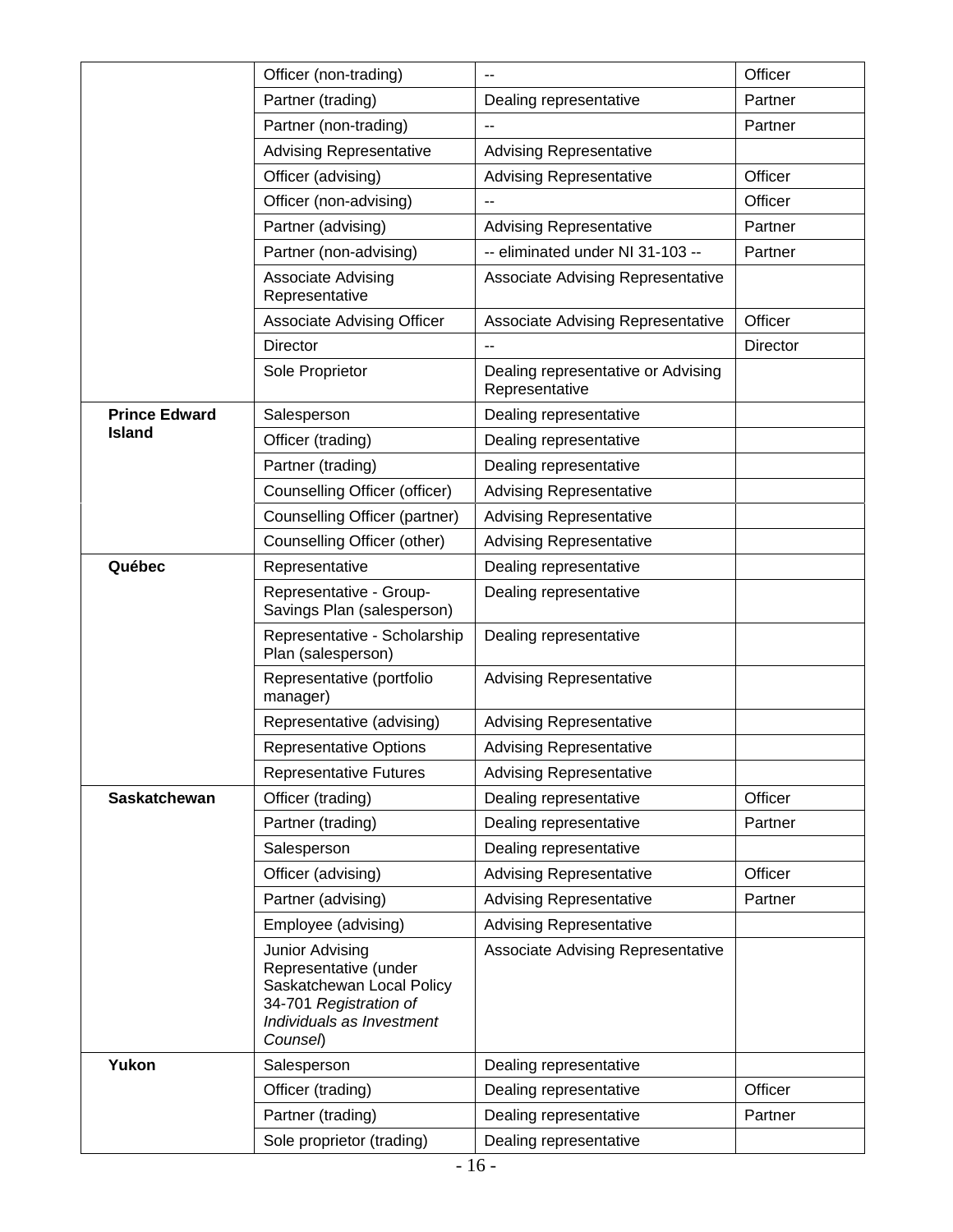| Representative (advising) | <b>Advising Representative</b> |         |
|---------------------------|--------------------------------|---------|
| Officer (advising)        | <b>Advising Representative</b> | Officer |
| Partner (advising)        | <b>Advising Representative</b> | Partner |